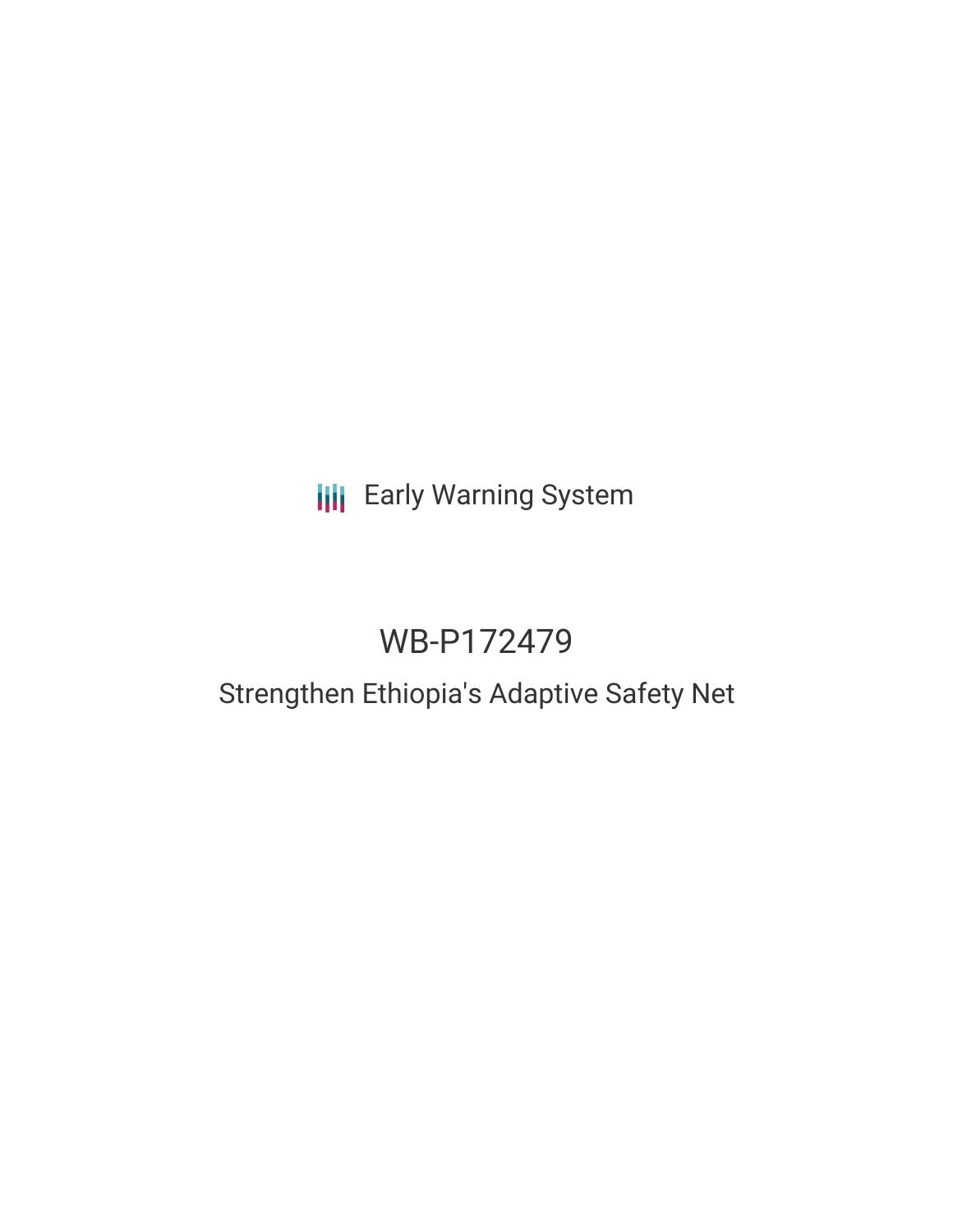

### **Quick Facts**

| <b>Countries</b>               | Ethiopia                                |
|--------------------------------|-----------------------------------------|
| <b>Financial Institutions</b>  | World Bank (WB)                         |
| <b>Status</b>                  | Proposed                                |
| <b>Bank Risk Rating</b>        | U                                       |
| <b>Voting Date</b>             | 2020-11-02                              |
| <b>Borrower</b>                | Federal Democratic Republic of Ethiopia |
| <b>Sectors</b>                 | Humanitarian Response                   |
| <b>Investment Amount (USD)</b> | \$500.00 million                        |
| <b>Project Cost (USD)</b>      | \$2,700.00 million                      |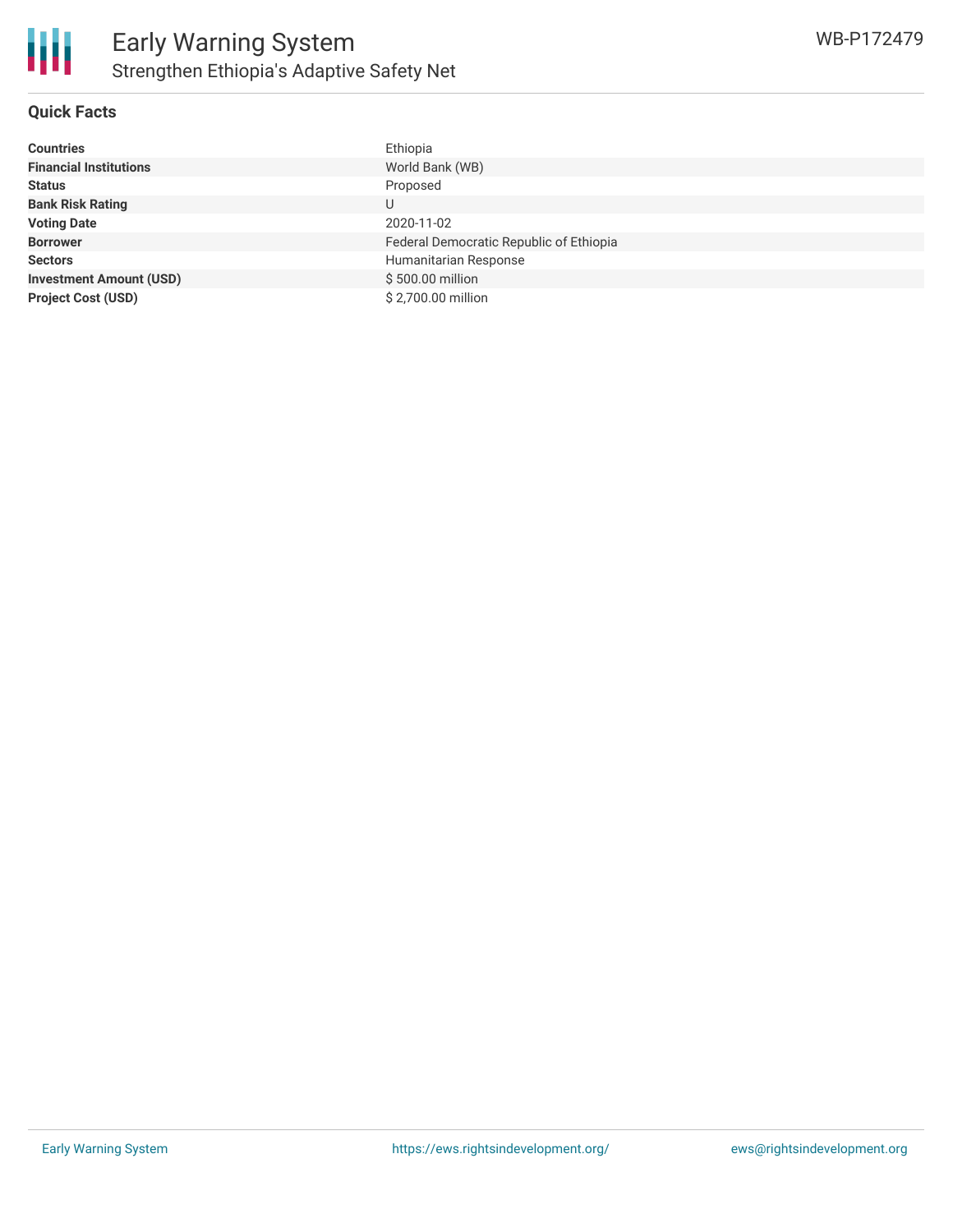

## **Project Description**

The Proposed Development Objective of the project is to expand geographic coverage and enhance service delivery of Ethiopia's adaptive rural safety net to improve the wellbeing of extremely poor and vulnerable households in drought prone communities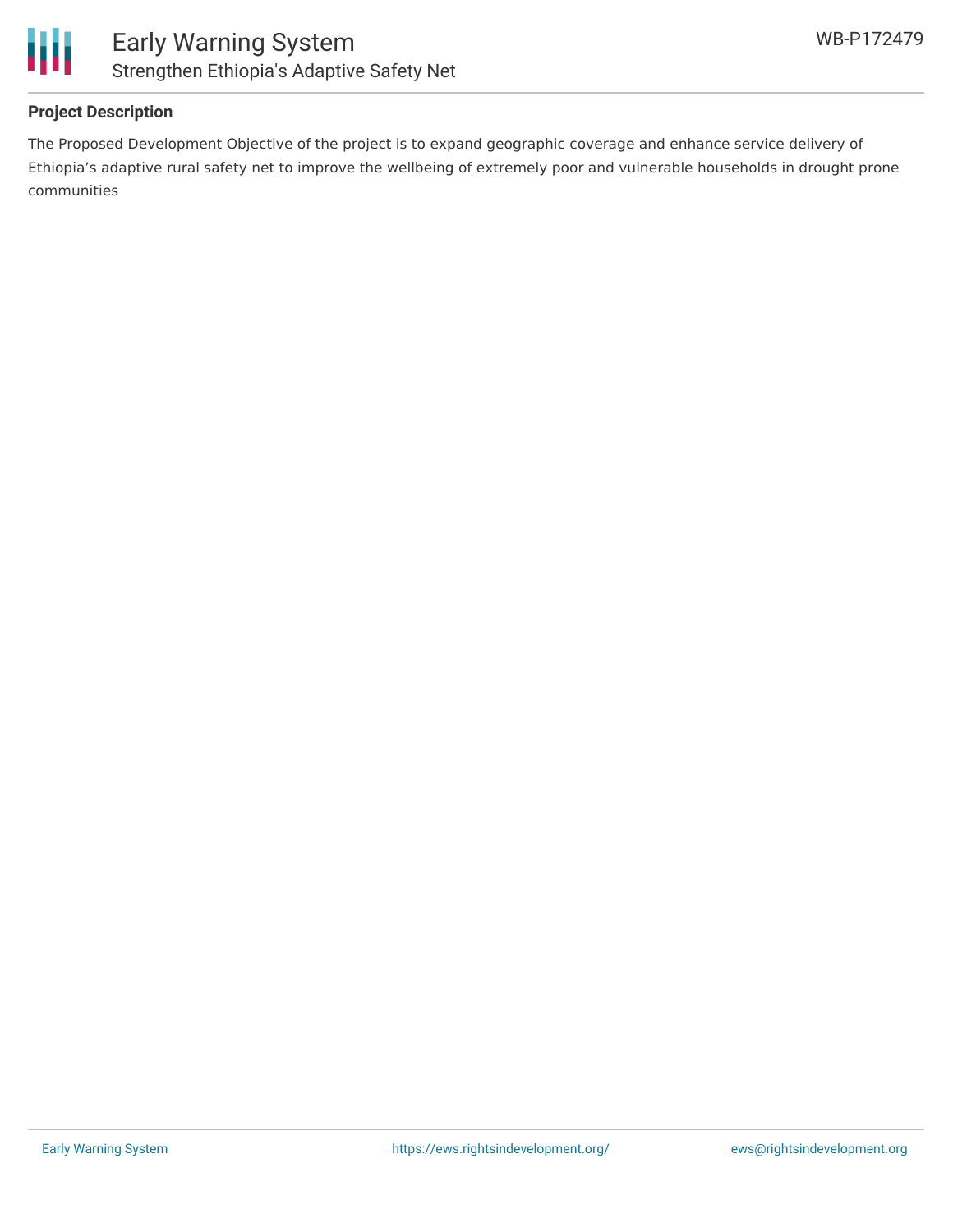

## **Investment Description**

World Bank (WB)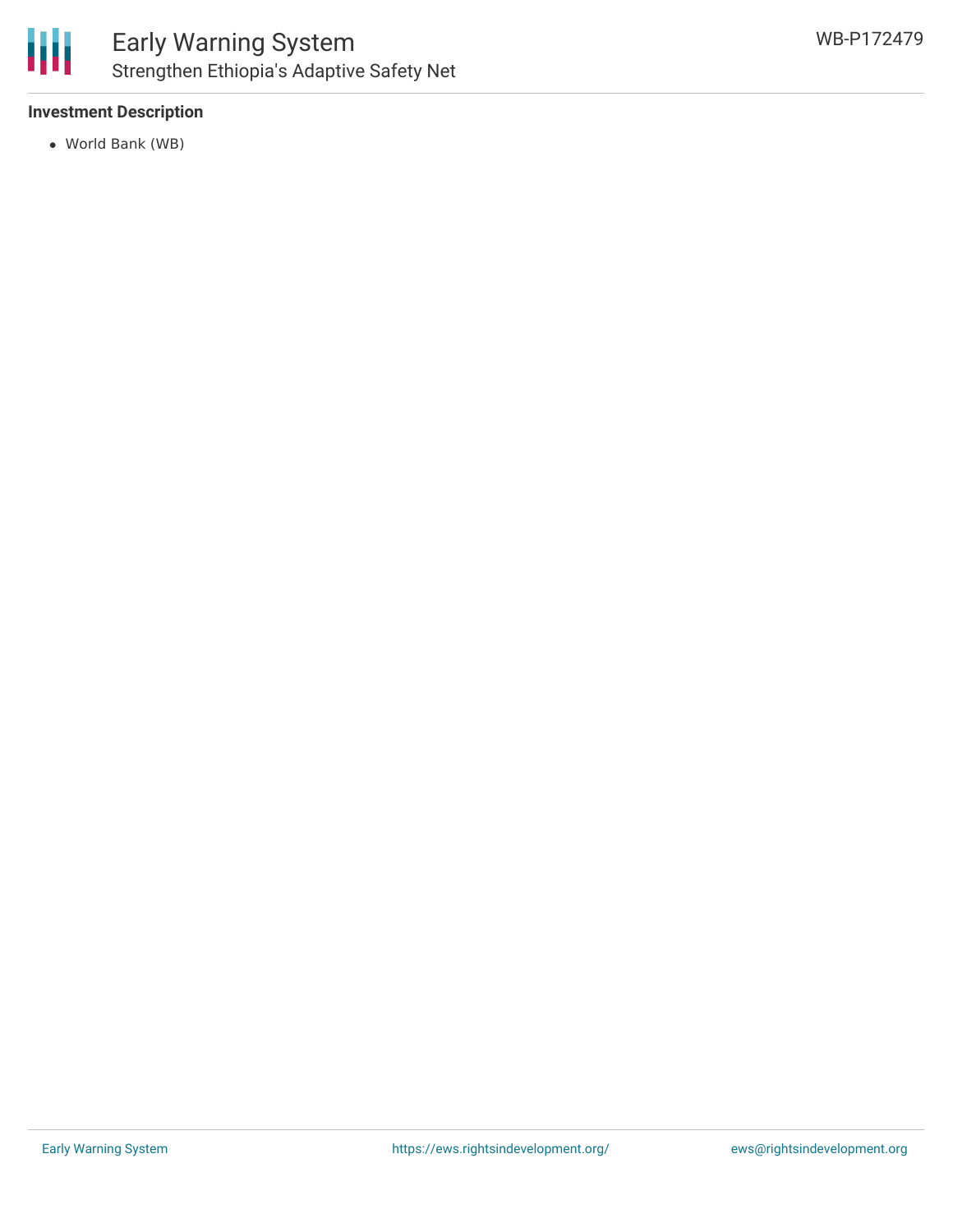

#### **Contact Information**

Federal Democratic Republic of Ethiopia Yasmin Wohabrebbi Director, Intl Financial Inst Cooperation Directorate yasminwohabrebbi@gmail.com

ACCOUNTABILITY MECHANISM OF WORLD BANK

The World Bank Inspection Panel is the independent complaint mechanism and fact-finding body for people who believe they are likely to be, or have been, adversely affected by a World Bank-financed project. If you submit a complaint to the Inspection Panel, they may investigate to assess whether the World Bank is following its own policies and procedures for preventing harm to people or the environment. You can contact the Inspection Panel or submit a complaint by emailing ipanel@worldbank.org. You can learn more about the Inspection Panel and how to file a complaint at:

http://ewebapps.worldbank.org/apps/ip/Pages/Home.aspx.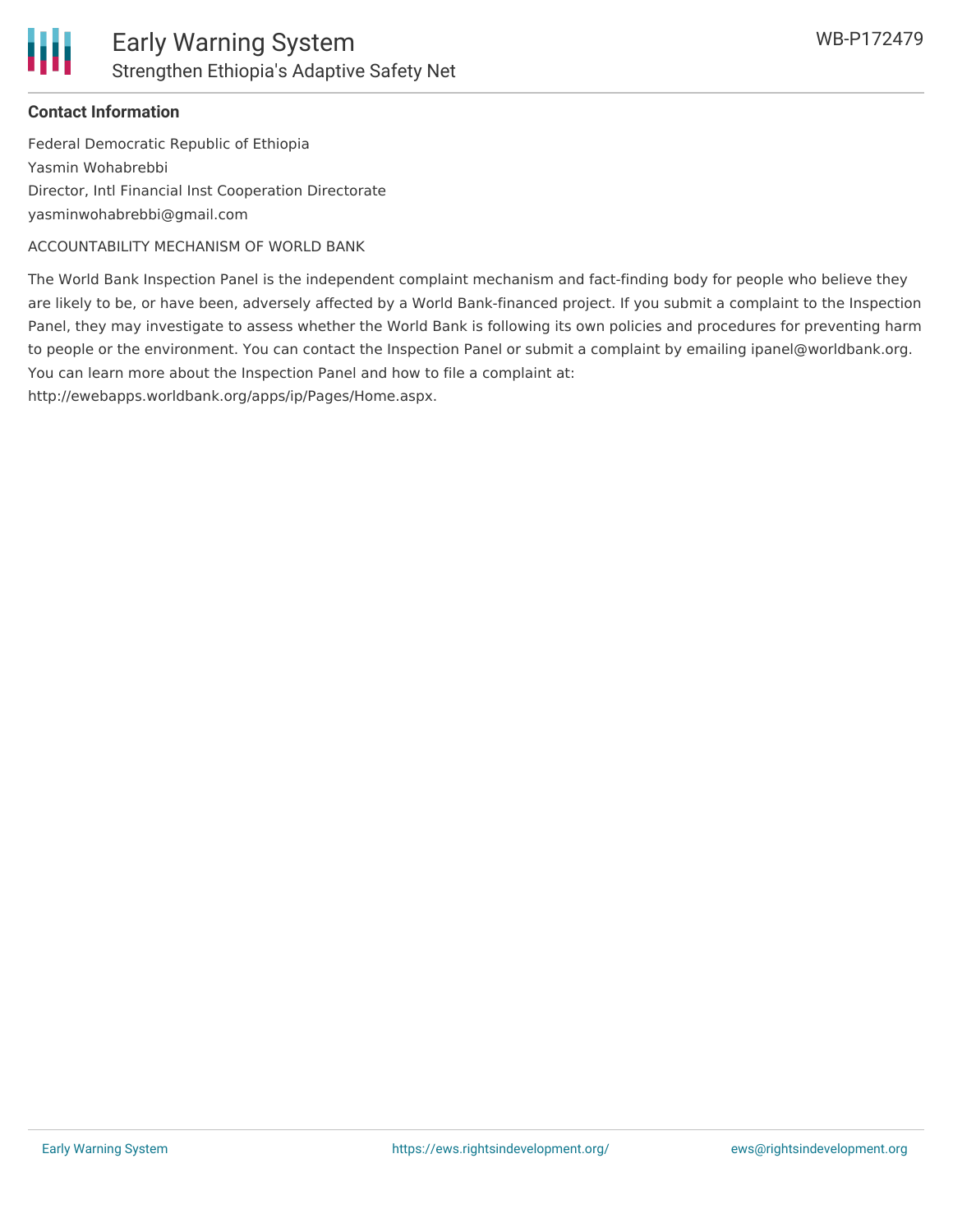

# Early Warning System Strengthen Ethiopia's Adaptive Safety Net

#### **Bank Documents**

- Concept [Environmental](https://ewsdata.rightsindevelopment.org/files/documents/79/WB-P172479.pdf) and Social Review Summary (ESRS) Strengthen Ethiopia?s Adaptive Safety Net [Original Source]
- Concept Project [Information](https://ewsdata.rightsindevelopment.org/files/documents/79/WB-P172479_4mfCVS7.pdf) Document (PID) Strengthen Ethiopia?s Adaptive Safety Net P172479 [\[Original](http://documents.worldbank.org/curated/en/790401580263607162/pdf/Concept-Project-Information-Document-PID-Strengthen-Ethiopia-s-Adaptive-Safety-Net-P172479.pdf) Source]